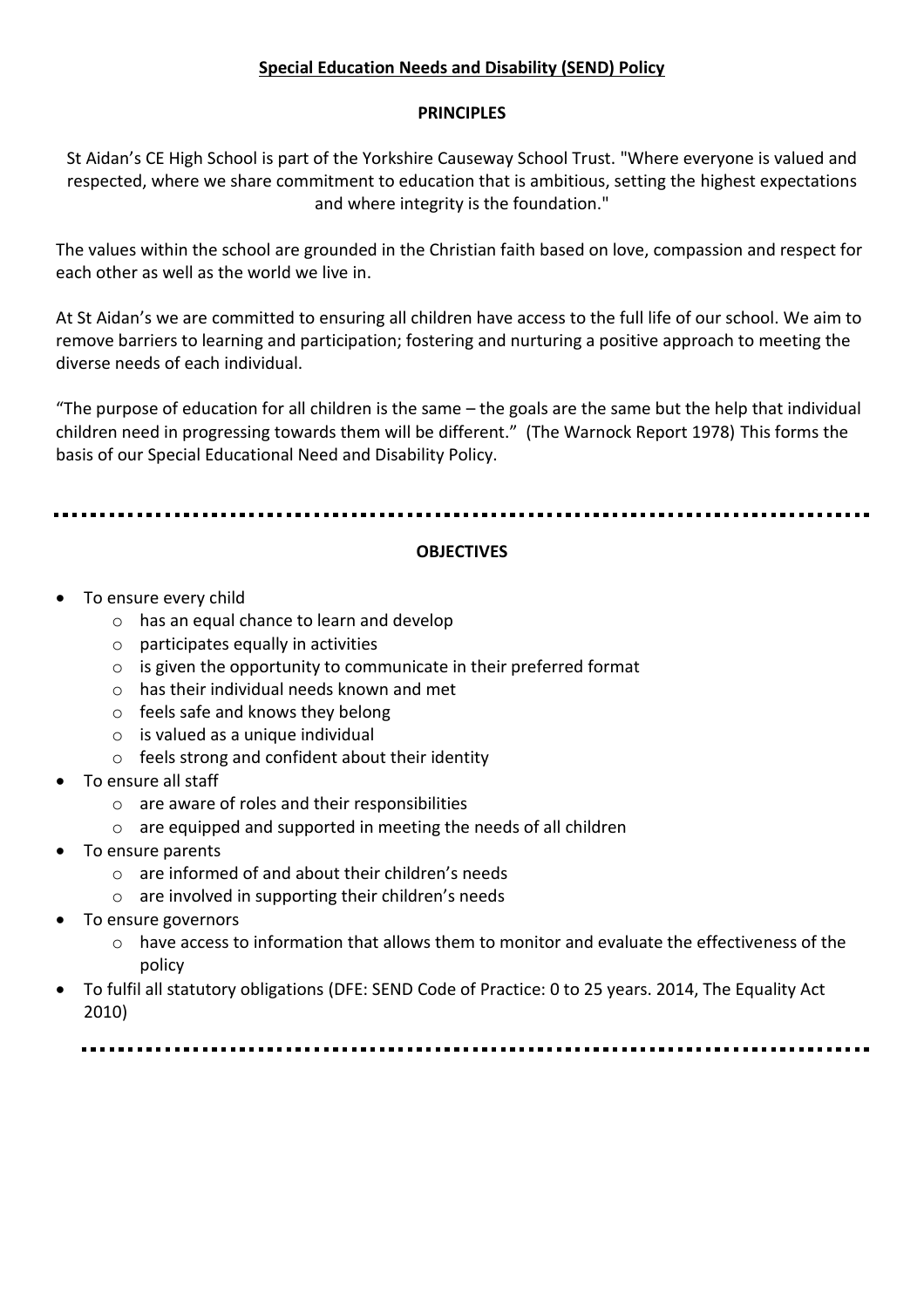#### **THE ROLES AND RESPONSIBILITIES**

| Role                                                               | Named<br>Person                                            | Description of Role                                                                                                                                                                                                                                                                                                                                                                                                                                                                                                                                                                                                                                                                                                                                                                                                                                                                                                                                                                                                                                                                                                                                                                                                                                                                                                         |
|--------------------------------------------------------------------|------------------------------------------------------------|-----------------------------------------------------------------------------------------------------------------------------------------------------------------------------------------------------------------------------------------------------------------------------------------------------------------------------------------------------------------------------------------------------------------------------------------------------------------------------------------------------------------------------------------------------------------------------------------------------------------------------------------------------------------------------------------------------------------------------------------------------------------------------------------------------------------------------------------------------------------------------------------------------------------------------------------------------------------------------------------------------------------------------------------------------------------------------------------------------------------------------------------------------------------------------------------------------------------------------------------------------------------------------------------------------------------------------|
| Governing<br>Body                                                  | Jo Wicks<br>Contactable<br>via the school<br>office        | Has overall responsibility for ensuring the appropriate provision is in place for<br>SEND pupils. The nominated governor has a specific role to liaise with the SENCO<br>and report to the full governing body regarding provision.                                                                                                                                                                                                                                                                                                                                                                                                                                                                                                                                                                                                                                                                                                                                                                                                                                                                                                                                                                                                                                                                                         |
| Headteacher                                                        | Chris Burt                                                 | Has the responsibility for the day-to-day management of all aspects of the school's<br>work including provision for pupils with special educational needs and disabilities.                                                                                                                                                                                                                                                                                                                                                                                                                                                                                                                                                                                                                                                                                                                                                                                                                                                                                                                                                                                                                                                                                                                                                 |
| <b>SENCO</b><br>(Special<br>Educational<br>Needs Co-<br>ordinator) | Jane<br>Rowland<br>Contactable<br>via the school<br>office | Has responsibility for the day to day operation of the school's SEND Policy:<br>liaising with, and advising school staff, giving clear guidelines for procedure<br>$\bullet$<br>when needs are identified;<br>liaising with parents of pupils with SEND;<br>$\bullet$<br>co-ordinating provision for pupils with SEND;<br>$\bullet$<br>maintaining the school's SEND documentation and overseeing records of all<br>٠<br>pupils with SEND;<br>contributing to in-service training of staff;<br>$\bullet$<br>liaising with external agencies including the County Psychological Service and<br>$\bullet$<br>other SEND support services, medical and social services and voluntary bodies;<br>consulting with SENCOs from other schools to ensure effective use of resources<br>$\bullet$<br>and the dissemination of good practice;<br>working closely with the SENCOs within the Yorkshire Causeway Multi-<br>$\bullet$<br>Academy Trust to share good practice and form shared practices;<br>managing a range of resources, human and material, linked to children with<br>$\bullet$<br>special educational needs and disabilities;<br>giving support and advice to colleagues;<br>$\bullet$<br>monitoring and evaluating the inclusive provision and reporting to the<br>٠<br>governing body through the named governor. |
| <b>Teaching Staff</b>                                              |                                                            | Are responsible for the progress and development of the pupils in their class,<br>including those with Special Educational Needs and Disabilities. Teachers actively<br>liaise with and are supported by the SENCO (along with specialist services and<br>engagement in staff training) to be able to meet the needs of pupils with SEND.                                                                                                                                                                                                                                                                                                                                                                                                                                                                                                                                                                                                                                                                                                                                                                                                                                                                                                                                                                                   |
| <b>Support Staff</b>                                               |                                                            | Teaching assistants work within a team to provide support for children with SEND<br>across the school, liaising with class teachers, contributing to the records of the<br>children they work with, and attending reviews and meetings as requested.                                                                                                                                                                                                                                                                                                                                                                                                                                                                                                                                                                                                                                                                                                                                                                                                                                                                                                                                                                                                                                                                        |
| Parents of Pupils with<br><b>SEND</b>                              |                                                            | Are supported and enabled to:<br>recognise and fulfil their responsibilities as parents, and play an active and<br>valued role in their child's education;<br>have knowledge of their child's entitlement within the SEND framework;<br>$\bullet$<br>make their views known about how their child is educated;<br>$\bullet$<br>have access to information, advice and support during assessments and any<br>٠<br>related decision-making processes about special educational provision.                                                                                                                                                                                                                                                                                                                                                                                                                                                                                                                                                                                                                                                                                                                                                                                                                                     |
| Pupils with SEND                                                   |                                                            | Most pupils with SEND have a unique knowledge of their own needs and<br>circumstances, and their own views about what sort of support they would like to<br>help them make the most of their education. They will be encouraged to<br>participate in the decision-making processes, including the setting of learning<br>targets where possible. Pupil voice materials will be used to collect information<br>about their feelings, learning and difficulties as appropriate to the age of the child.<br>The results of these will be used, in addition to informal interviews and target<br>reviews, to inform provision.                                                                                                                                                                                                                                                                                                                                                                                                                                                                                                                                                                                                                                                                                                  |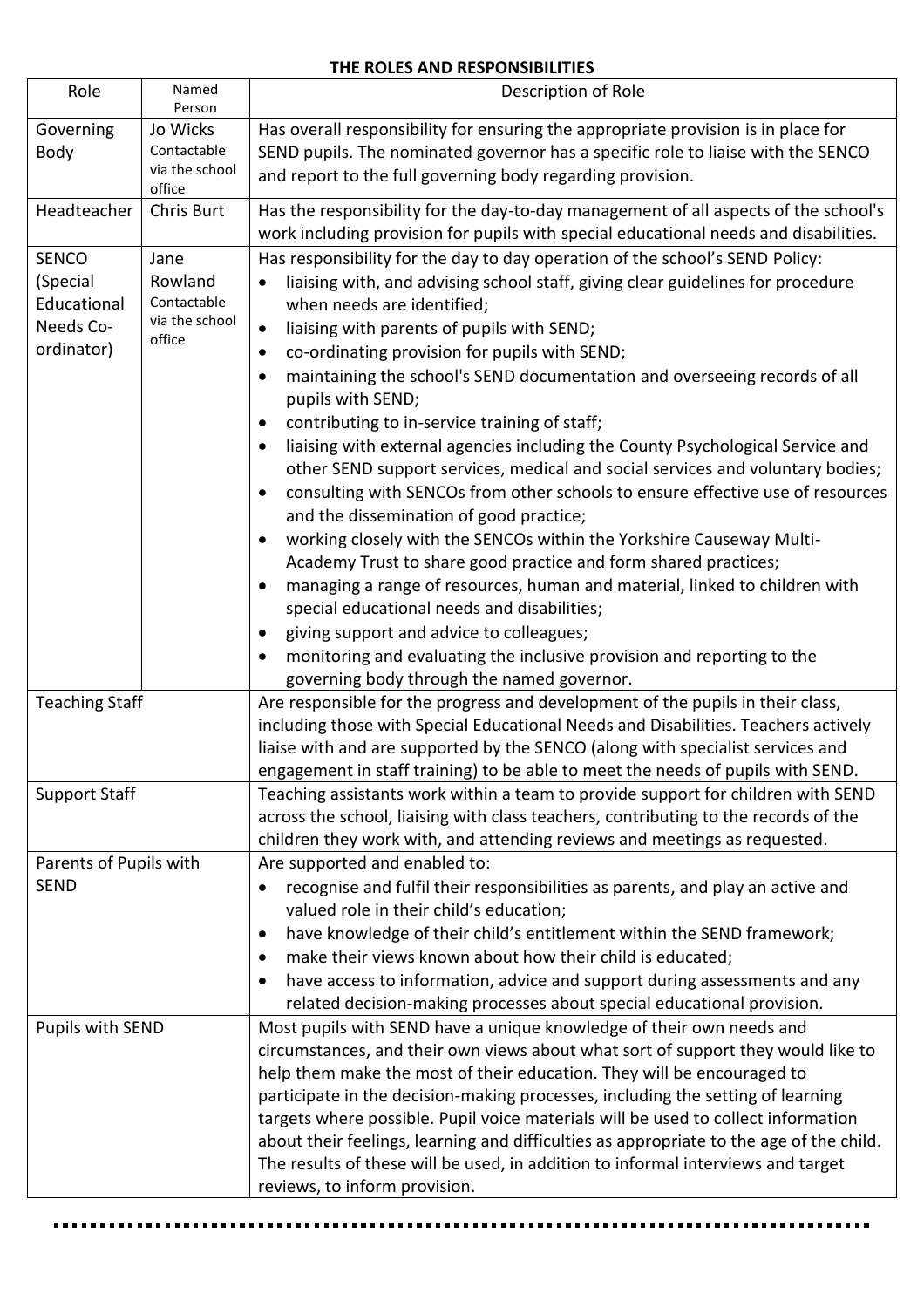## **DEFINITION OF SPECIAL EDUCATIONAL & DISABILITY NEED**

Children with special educational needs and / or disabilities have difficulties that call for special provision to be made. This provision may be required through their schooling or may be temporary.

Children with SEND may:

- have significantly greater difficulty in learning than the majority of children of the same age;
- have a disability which prevents or hinders them from making use of the educational facilities that are provided for children of the same age.

Special educational provision means educational provision, which is additional to, or different from, the provision made generally for children of the same age in a mainstream school. (xiii, xiv Code of Practice Jan 2015)

**Communication and Interaction 12 Children with speech, language and communication needs** and may have difficulty in communicating with others. **Cognition and Learning The Support for learning difficulties may be required when** children learn at a slower pace than their peers, even with appropriate differentiation. **Social, Emotional and Mental Health** Children may experience a wide range of social and emotional difficulties which manifest themselves in many ways. **Sensory and/or Physical** Some children require special educational provision because they have a disability which prevents or hinders them from making use of the educational facilities generally provided.

The broad areas of need identified in the Code of Practice are:

## **PROCEDURE**

In order for a child to be classed as having a special educational need, a specific process must first be followed.

- When a child is first identified as making slow or inadequate progress, quality first teaching must be used to respond to the child. This includes adaptions made by their normal classroom teacher.
- If quality first teaching has not enabled the child to make adequate progress, the child may be given extra support from an adult or specialised resources could be introduced, based on individual circumstances. At this point, this student will be monitored closely by staff members involved in supporting the child, to assess whether the child is now making progress and whether further support measures need to be taken. Parents/carers will also be involved in these discussions.
- If the child still continues to make inadequate progress, they may be classed as having a significant learning need, depending on their personal circumstances. If this was decided, this would be discussed with the parent/carer. Outside agencies may then be involved to advise on next steps.
- The support and intervention of a child identified as having special educational need will be recorded on an Individual Provision Map (IPM)
- Once a child is identified as having a special educational need a 'graduated approach' must be followed to ensure that regular, effective assessment is carried out: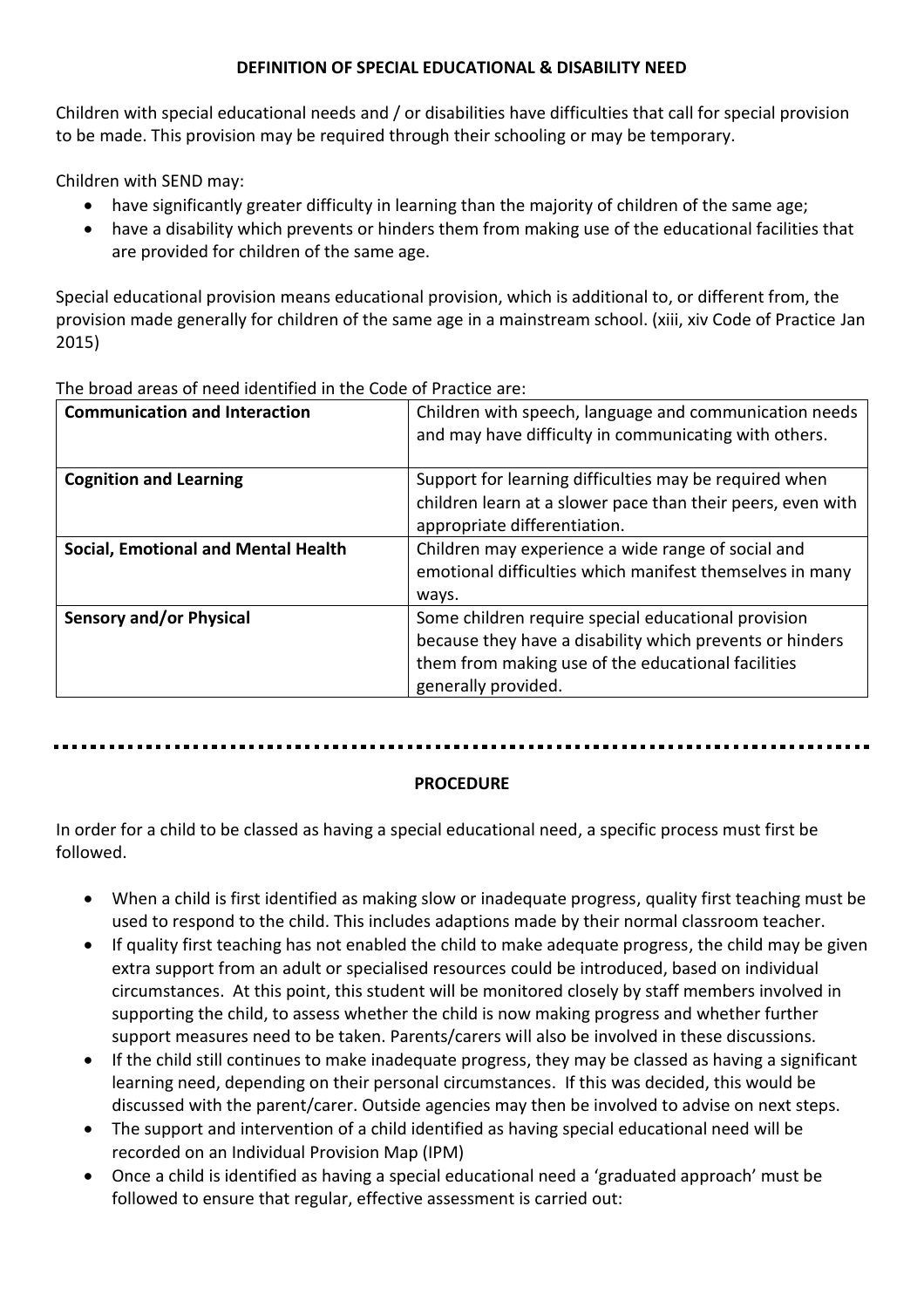**Assess:** This will provide the SENCO with a clear understanding of the area of need. Views of parents/carers and pupils can also be sought at this stage. Trends in learning needs should be noted and quality first teaching should be adjusted to try to support progress. At this point specialist assessments from agencies such as the Inclusive Education Service or Educational Psychologists could be sought, if deemed necessary.

**Plan:** At this point parents/carers MUST be notified and consulted. This will include the support being given, targets to be set and a date for review.

**Do:** Class teachers remain responsible for working with the child on a daily basis and should be planning and assessing support being given. The SENCO will provide the class teacher with support in assessing and advising on the impact of support being provided.

**Review:** Effectiveness of support and impact should be evaluated by an agreed date. Parent and pupil views must be sought when analysing the impact of support. The class teacher should then work alongside the SENCO to revise support in light of progress/development made by child. These revised outcomes will then be agreed with parents/carers and pupils.

### **Education, Health and Care Assessment Request (EHCARs)**

#### <https://www.northyorks.gov.uk/education-health-and-care-plans>

Once a child is identified as having special educational needs, regular meetings between the class teacher and SENCO will progress. If after evidence-based intervention and support from external agencies, the child continues to make little or no progress, statutory assessment may be sought. This will require the class teacher and / or the SENCO, to meet with the parent(s) to complete an EHCAR form. This form combines information from school, health and care and other professionals where necessary and focuses on where we want the child to be, and what their difficulties are. This will be submitted to the Local Authority and a decision will be made about the support required and additional funding to be allocated based on the information provided. If the Local Authority decides that the child does require additional funding to support their learning an Education, Health and Care Plan (EHCP) will be issued and reviewed on a yearly basis. Regular assessment and review of progress will continue to be carried out in school by the class teacher and SENCO.

#### **The Local Offer – North Yorkshire County Council**

Local authorities publish a Local Offer, setting out in one place information about provision they expect to be available across education, health and social care for children and young people in their area who have special educational needs or disabilities, including those who do not have Education, Health and Care (EHC) Plans. North Yorkshire County Council publish their local offer on: **[https://www.northyorks.gov.uk/send](https://www.northyorks.gov.uk/send-local-offer)[local-offer](https://www.northyorks.gov.uk/send-local-offer)**

#### **The SEN Information Report**

The SEN Information Report is updated annually and is available via the school office or our school website.

# **ADMISSIONS, COMPLAINTS and RELATED POLICIES**

#### **Admissions:**

We welcome those children eligible for admission whose parents are seeking an inclusive education for their child with a special educational need or disability, if it is decided by all concerned that St Aidan's School is most compatible with the child's needs. We strongly urge parents of children with special